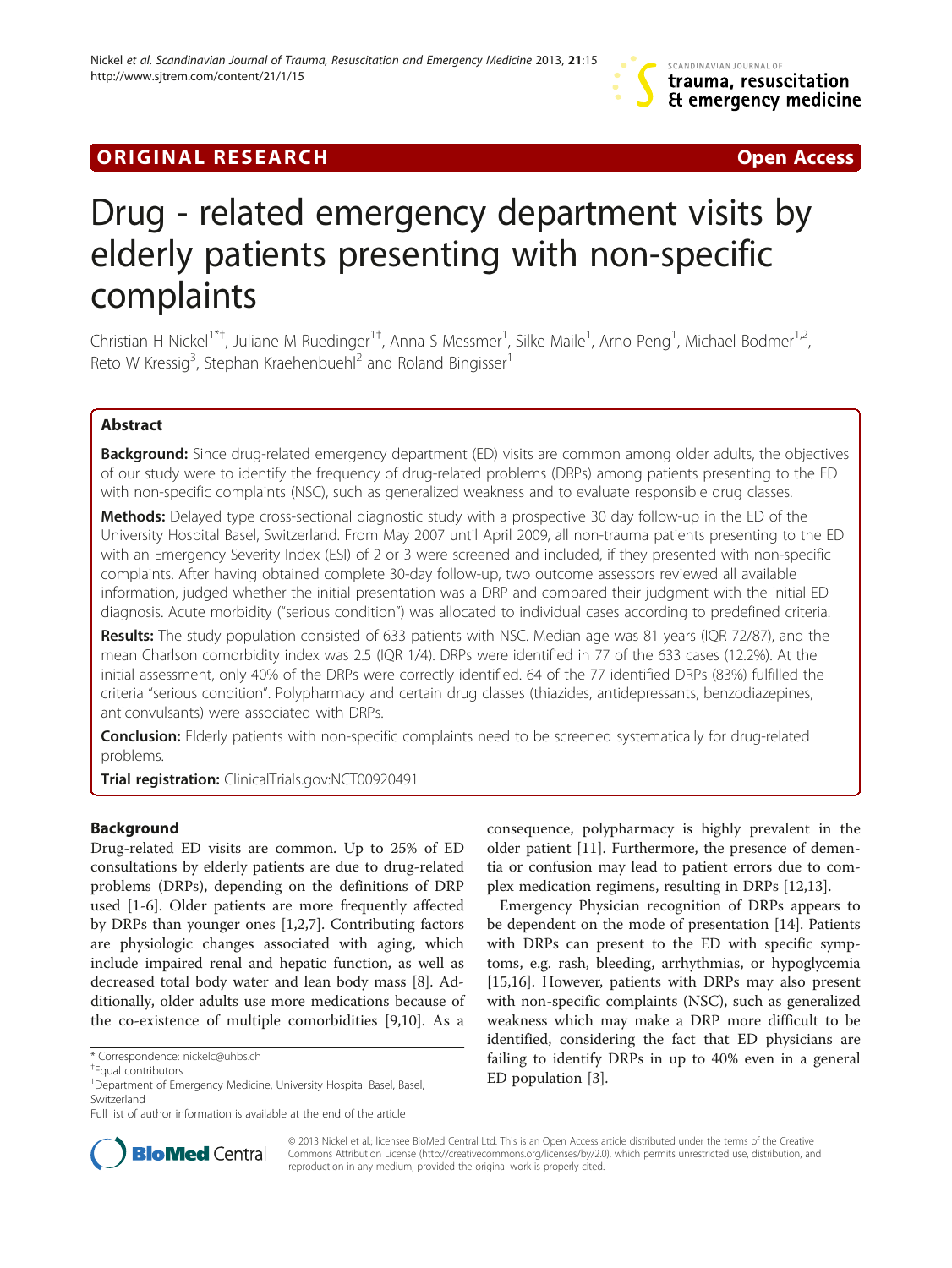Current research on DRPs in older patients is focused on falls and delirium [\[17,18](#page-7-0)], but up to 20% of elderly patients present to the ED with NSC, and the underlying cause of their symptoms is often not known [\[19,20](#page-7-0)]. Importantly, patients with NSC are at risk of adverse health outcomes [\[21-23](#page-7-0)]; probably because of their often older age, cognitive and functional impairment, multiple comorbidities, and sub-acute or atypical presentation of acute illness [\[19,24,25](#page-7-0)]. This patient group with NSC poses significant challenges to emergency physicians (EPs), as the differential diagnostic spectrum is so wide, ranging from lack of social support to life-threatening disease [[26,27](#page-7-0)]. The need for research and training in this area has been addressed [\[28,29\]](#page-7-0).

Currently it is not known how many patients with NSC suffer from DRPs. DRPs represent an important, potentially preventable and curable condition [[30\]](#page-7-0). It can be speculated that DRPs in patients with NSC may be overlooked. Therefore, the objectives of our study were to identify the frequency of DRPs among patients presenting to the ED with NSC, to evaluate drugs and classes being associated with such DRPs and to assess the proportion of missed DRPs in the initial assessment. An additional aim was to determine the frequency of DRPs associated with acute morbidity.

## Methods

## Study design

This present study is a predefined part of the prospective Basel-non-specific complaints (BANC) study [[22](#page-7-0)] with diagnostic assessment after a 30 day follow-up period by a panel of experts, representing a delayed type crosssectional study [[31\]](#page-7-0). The study protocol was approved by the local ethics committee ([www.ekbb.ch](http://www.ekbb.ch/), Reference Number EKBB 73/07) and it is registered with Clinical Trials ([www.clinicaltrials.gov,](http://www.clinicaltrials.gov/) NCT00920491). It is in compliance with the Helsinki Declaration.

## Study setting and population

The study was carried out in the ED of the University Hospital Basel, Switzerland. The hospital is an urban 700-bed tertiary care center with an ED census of over 41'000 patients per year. From May 24th 2007 until April 15th 2009, all non-trauma patients 18 years of age or older with an Emergency Severity Index (ESI) level of 2 or 3 [[32](#page-7-0)] presenting to the ED were consecutively screened for inclusion. The ESI, a 5-level triage tool with proven reliability and validity for the German translation [[33\]](#page-7-0) was used in order to exclude all patients with lifethreatening conditions (ESI 1), as well as patients with conditions in which a full work-up was not intended ("see-and-treat" pathway, ESI 4 and 5). All ED patients were screened twice for inclusion: First by a triage-nurse in order to include all ESI 2 and ESI 3 patients and

secondly each resident on duty screened all ESI 2 and ESI 3 patients for their presenting symptoms using a one-page screening tool. Enrolment was then carried out by 3 previously trained study physicians.

#### Inclusion criteria

Patients were included if they presented with NSC. NSCs are defined as the entity of complaints which are not part of the set of specific complaints or signs or where an initial working diagnosis cannot be definitively established [[22](#page-7-0)]. For such complaints, no evidence-based management protocols (EPs) exist. Typical examples of NSC are "generalized weakness", "general deterioration" or "lack of community support" [[34,35\]](#page-7-0).

#### Exclusion criteria

Patients with specific complaints (e.g. syncope, chest pain) were not included. Hemodynamically unstable patients or with vital parameters significantly out of the normal range (systolic blood pressure <80 or >180 mmHg, respiration rate >20/min, tympanal body temperature >38.5°C,  $SpO<sub>2</sub> < 92%)$  were also excluded. Patients with abnormal vital signs can be considered as "specific", since work-up is generally straight-forward, for example for shock, even when the symptoms are non-specific. In addition, patients with known terminal conditions as well as patients referred from other hospitals were not eligible for inclusion.

#### Measurements

Demographic baseline data, ESI, all complaints (using a structured interview form), vital signs (pulse, blood pressure, respiratory rate, and oxygen saturation), Glasgow Coma Scale, medical history, physical examination, and electrocardiography reading were obtained on arrival and registered on the patient's case report form. Additionally, the body mass index (BMI) was calculated. For quantification of comorbidities the Charlson Comorbidity Index was used [\[36](#page-7-0)]. This tool has been validated for population-based studies to estimate the risk of death. Lab testing was done in all patients and, in the vast majority, chest X-ray and urinalysis was performed. Treatment was initiated at the discretion of the ED physician in charge.

#### Assessment of medication

We assessed all drugs reported by the patient during a bedside interview, or reported by proxies or by the family physician, or found in our electronic patient records. Drugs were grouped into predefined pharmacological classes (Table [1](#page-2-0)). Additionally, we analyzed the drugs recorded according to the Beers criteria, a list of potentially inappropriate medications in older adults which aims to minimize drug-related problems [\[37](#page-7-0)]. The Beers criteria are regularly updated [\[38\]](#page-7-0) and based on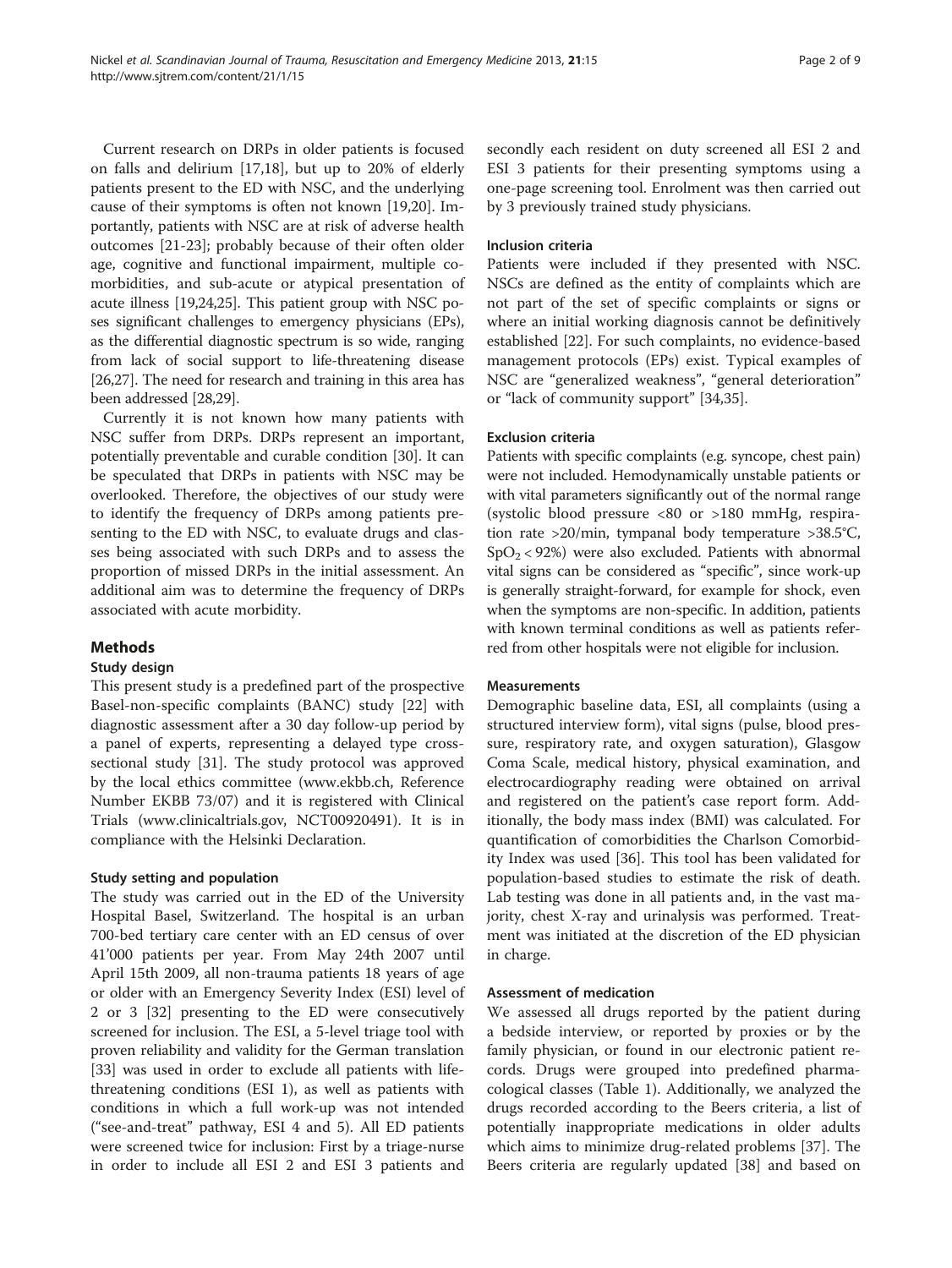| Drug class                              | <b>Number</b><br>of patients | Percent %<br>(total $n = 633$ ) |
|-----------------------------------------|------------------------------|---------------------------------|
| Diuretics (all types)                   | 294                          | 46.4                            |
| Non-thiazide diuretics                  | 225                          | 41.4                            |
| Thiazide diuretics                      | 136                          | 21.5                            |
| ACE inhibitors/AR blockers              | 231                          | 36.5                            |
| Beta-blockers                           | 211                          | 33.3                            |
| Other cardiovascular drugs <sup>†</sup> | 129                          | 20.4                            |
| Platelet aggregation inhibitors         | 236                          | 37.3                            |
| Vitamin K- antagonists                  | 90                           | 14.2                            |
| Systemic steroids                       | 47                           | 7.4                             |
| <b>NSAID</b>                            | 98                           | 15.5                            |
| Opioids                                 | 69                           | 10.9                            |
| All psychotropic drugs                  | 298                          | 47.1                            |
| Benzodiazepines                         | 121                          | 19.1                            |
| Neuroleptics                            | 91                           | 14.4                            |
| Antidepressants                         | 160                          | 25.3                            |
| Other <sup>†</sup>                      | 86                           | 13.6                            |
| Anticonvulsants                         | 61                           | 9.6                             |
| Anti-Parkinson drugs                    | 48                           | 7.6                             |

<span id="page-2-0"></span>Table 1 Prescribed drugs at presentation to the ED

† calcium channel blockers, nitrates, digoxine, amiodarone.

‡ other hypnotica such as barbiturates, zopiclone and zolpidem and others, such as St. Johns Worth.

expert consensus. They are developed through literature review and a questionnaire. They have been evaluated by recognized experts in geriatric care, clinical pharmacology and psychopharmacology.

#### Patient follow up and endpoint ascertainment

Written 30-day follow-up data was obtained from hospital discharge reports or the patients' primary care physicians (questionnaire). Outcome assessors reviewed all available medical records and data of the study patients from the time of ED presentation to 30-day follow-up. Six ED physicians one of whom is a clinical pharmacologist, all certified in internal medicine and experienced in emergency medicine (outcome assessors) were available for outcome ascertainment. In each session, two outcome assessors, reviewed all discharge records and established a final "gold standard" diagnosis according to the 10th International Classification of Diseases and Related Health Problems (ICD-10). Furthermore, the diagnoses were evaluated to be drug-related or not using Micromedex [[39](#page-7-0)]. For each medication entered, a detailed list of possible DRPs was produced using Micromedex. Where needed, a board-certified clinical pharmacologist was consulted. In the 22 cases of disagreement between outcome assessors, cases were reviewed and adjudicated in conjunction with the BANC expert panel, consisting of two physicians certified in internal medicine with at least 10 years of clinical experience as previously described [\[22\]](#page-7-0).

In a second step, the expert panel classified the DRP according to the Pharmaceutical Care Network Europe (PCNE) Classification (see below) [\[40](#page-7-0)].

The DRPs identified as described above were compared with the ED diagnoses given on the day of the visit. By comparison, the proportion of missed DRPs could be identified.

## Definition and classification of drug-related problems (DRPs)

According to the PCNE Classification V 5.01, DRPs are defined as "events or circumstances involving drug therapy actually or potentially interfering with desired health outcomes" [[40\]](#page-7-0). In this classification, DRPs can be assigned to six main categories, so-called "primary domains" P1-P6: (P1) adverse drug reaction (allergic, nonallergic or toxic side-effects), (P2) drug choice problem (patient gets or is going to get a wrong (or no drug) drug for his/her disease and/or condition), (P3) dosing problem (patient gets more or less than the amount of drug he/she requires), (P4) drug use problem (wrong or no drug taken/administered), (P5) drug-drug interactions, and (P6) others. We chose the PCNE classification, since it has been shown to contain all required aspects to describe and classify DRPs for research and practice purpose [[41\]](#page-7-0). Furthermore, it has been evaluated in our institution and is considered to be a practical tool in the hospital setting [\[42](#page-7-0)]. Polypharmacy was defined as the prescription of 6 or more drugs at presentation [[43](#page-7-0)].

#### Serious condition

A "serious condition" was attributed to individual cases using predefined criteria that are covered in a comprehensive list [[22](#page-7-0)]. Briefly, a "serious condition" was defined as a potentially life-threatening condition, or any condition requiring an early intervention (e.g. central nervous dysfunction due to hyponatremia) to prevent health status deterioration leading to potential morbidity or death within 30 days of the initial ED presentation.

#### Data analysis

In case of categorical variables, crosstables were calculated. In case of ordinal or metric variables, mean, median, standard deviation, minimum, maximum were calculated. To predict the influence of the number of concomitantly prescribed drugs and of certain drug classes (e.g. diuretics, psychotropic drugs) on the outcomes DRP or DRP with "serious condition", a logistic regression model was chosen. Adjustment for age, gender and comorbidities was performed by adding these cofactors to the regression model. Results are presented as two-sided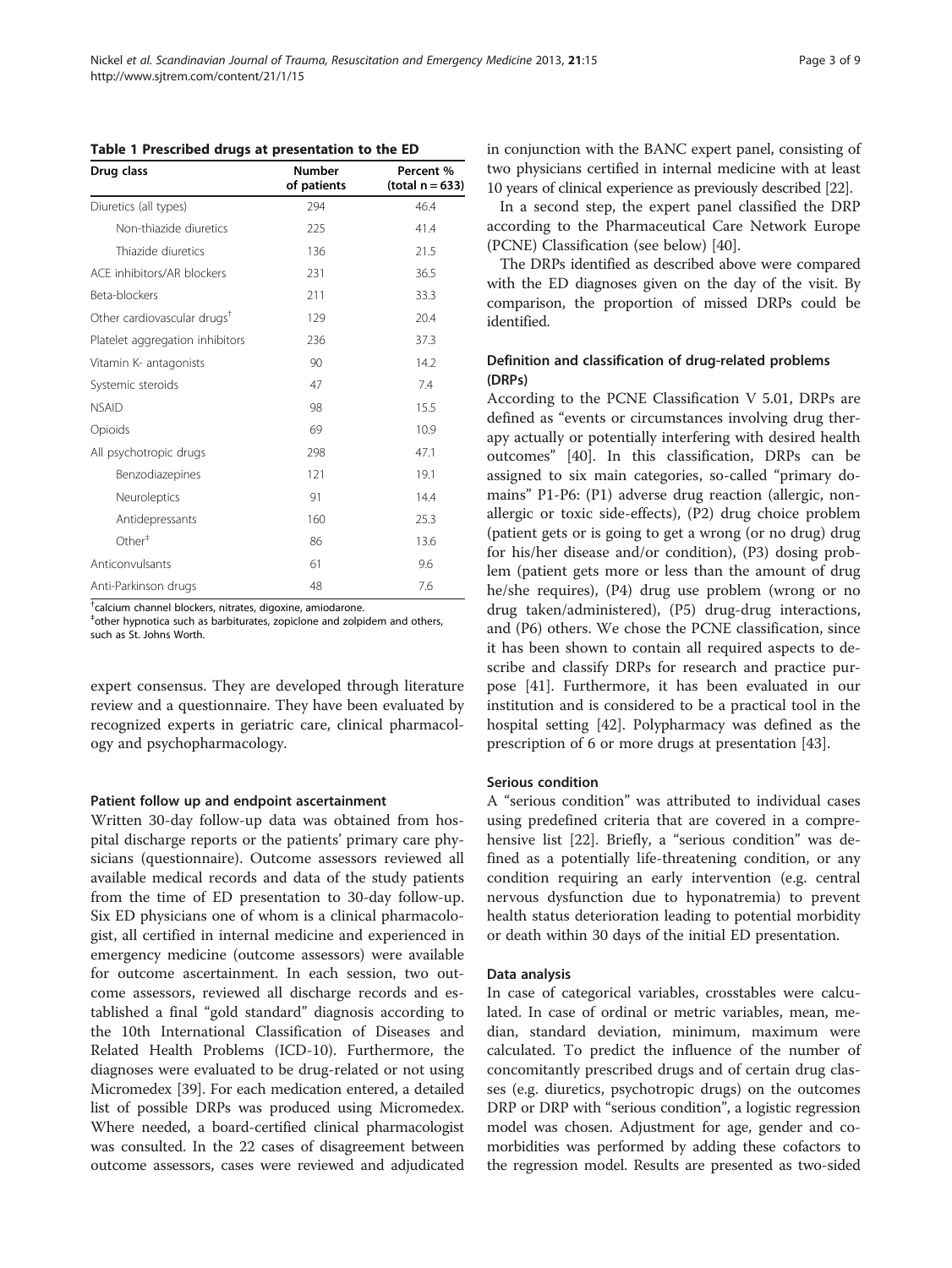p-values and odds ratios (ORs) with their corresponding 95% confidence intervals. In the case of continuous or ordinal predictors, the OR is expressed as the ratio of the odds increasing the predictor from the 1rd to the 3st quartile (25 and 75 percentile, respectively), representing a typical above average to a typical below average value. A p-value < 0.05 was considered significant. This study is exploratory; therefore p-values were not adjusted for multiple comparisons. All analyses were done using R v 2.8.0 (A Language and Environment for Statistical Computing).

## Results

From May 24th 2007 until April 15th 2009, 22'782 nontrauma patients presented to the ED. 9926 patients were triaged as ESI level 2 or ESI 3 and therefore screened for inclusion into the current study. Of these, 714 patients (7.2%) presented with NSC and were consecutively enrolled in our study (see Figure 1). During post-hoc case reviews, the BANC expert panel recalled the inclusion of 81 patients due to the presence of exclusion criteria, mostly due to the presence of specific complaints. The final study population consisted of 633 patients with NSC. No patient was lost to follow-up. Baseline characteristics of the study population are presented in Table [2](#page-4-0). Median age was 81 years (IQR 72/87), 62.6% of subjects were female, median BMI was  $23.4 \text{ kg/m}^2$  (IQR 20.4/26.4). Mean Charlson comorbidity index was 2.5 (IQR 1/4). 581 patients (91.7%) took 1 or more medications (prescribed, or over the counter). The number of medications taken ranged from 0 to 17 with a median number of 5 drugs (IQR 3/8). The detailed analyses of the drug categories are presented in Table [1.](#page-2-0)

A total number of 77 patients with DRPs were identified, attributing to 12.2% of the total study population (633 patients). A "Serious Condition" as defined above was detected in 64 of the 77 identified DRPs (83%). Of the 633 patients with NSC screened for DRPs, 387 suffered from a "serious condition" (61%). The comparison of the 77 cases with a DRP with the initial ED diagnosis given on the day of the visit revealed that 48 cases with a DRP (60%) were initially not identified. Most commonly missed drug-related diagnoses were electrolyte disorders (hyponatremia and others, 20 cases), hypovolemia (7 cases) and intoxications (5 cases).

42 DRPs (56% of all DRPs) were classified under the P1 domain "adverse drug reactions (ADR)". Nine DRPs (12% were classified as P2 (drug choice problem), 16 (21%) as P3 (dosing problems), 2 (3%) as P4 (drug use

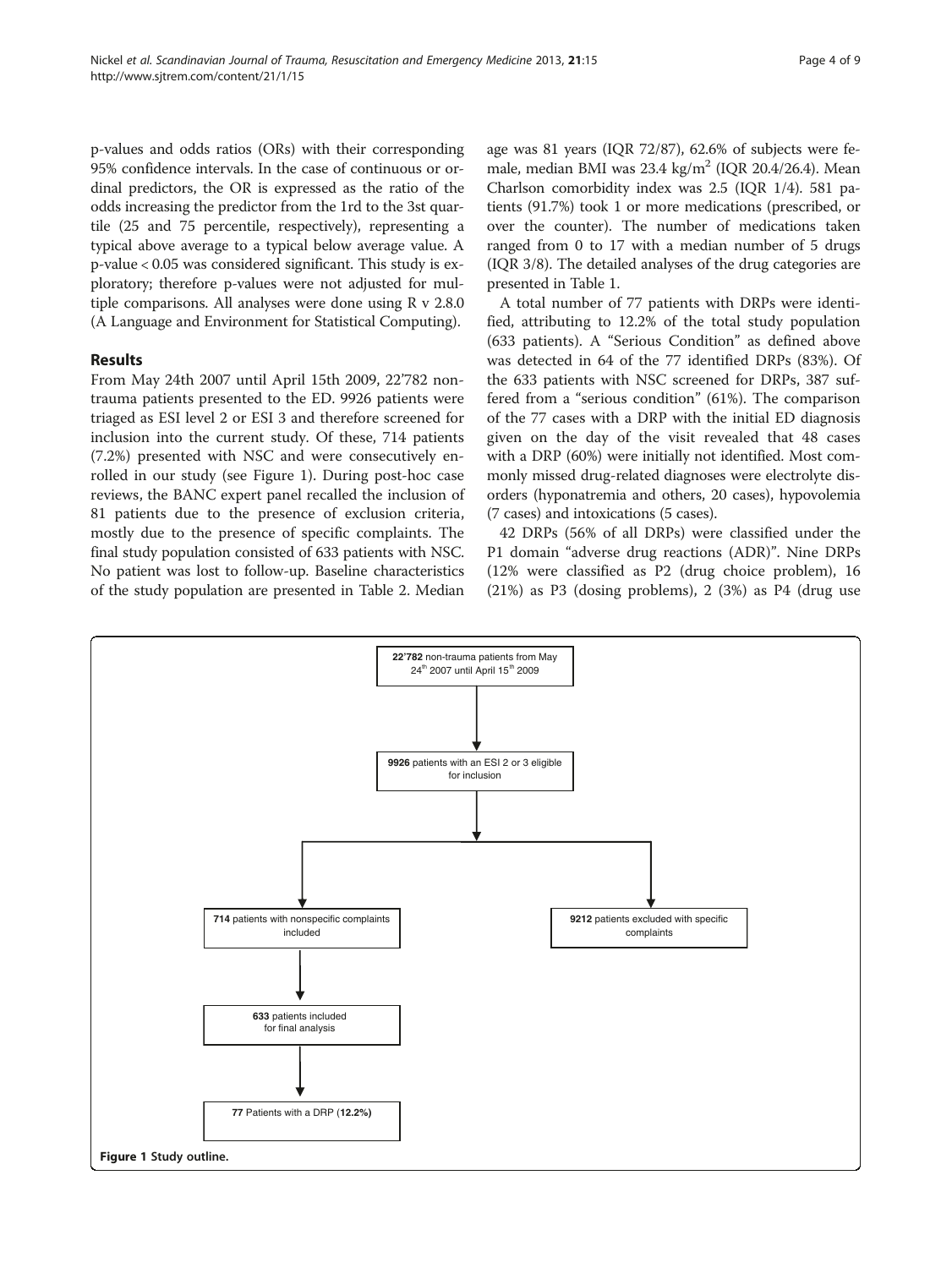<span id="page-4-0"></span>

| <b>Characteristics</b>                             | <b>Total population</b><br>$(N = 633)$ |
|----------------------------------------------------|----------------------------------------|
| Age, median (IQR)                                  | 81 (72/87)                             |
| Female (%)                                         | 396 (62.6)                             |
| BMI, median (IQR)                                  | 23.4 (20.4/26.4)                       |
| Living situation:                                  |                                        |
| - independent (%)                                  | 145 (22.9)                             |
| - with family help (%)                             | 208 (32.9)                             |
| - with home care (%)                               | 214 (33.8)                             |
| - nursing home (%)                                 | 66 (10.4)                              |
| Charlson Comorbidity Index, median (IQR)           | 2(1/4)                                 |
| Number of concomitant drugs, median (IQR)          | 5(3/8)                                 |
| Patients with serious condition, number (%)        | 387 (61.1)                             |
| Patients with DRP, number (%)                      | 77 (12.2)                              |
| Patients with DRP as serious condition, number (%) | 64 (83.1)                              |

IQR = Inter-Quartile Range.

**BMI** = Body Mass Index

MDRD = Modification of Diet in Renal Disease, equation to predict glomerular filtration rate from serum creatinine [\[44\]](#page-7-0).

DRP = drug-related problems, as defined in the PCNE-Classification V5.1.

problems), 3 (4%) as P5 (drug interactions) and 3 (4%) as P6 (other) (see Figure 2).

#### Drugs associated with DRP

In our population, each additional drug accounted for an increase of 10% in the probability of suffering from a DRP. This association was observed for treatment with 3 to 8 drugs.

In patients presenting with NSC, the use of psychotropic drugs was significantly associated with DRPs (adjusted OR 2.32, 95% CI 1.39 - 3.88, p = 0.001). This association became stronger with an increasing number



of the psychotropic drugs used (adjusted OR for one psychotropic drug.1.89, 95% CI 1.06 - 3.37, p < 0.05 and for 2 psychotropic drugs 2.95, 95% CI 1.51 - 5.76, p < 0.01). Both the intake of benzodiazepines and antidepressants were associated with DRPs  $(p < 0.001)$  in patients with NSC with an adjusted OR of 2.5 (95% CIs 1.47 - 4.28) and 2.41 (1.46 - 3.98), respectively. Furthermore the use of anticonvulsants (adjusted OR 3.06, 95% CI 1.55 - 6.02, p < 0.05) and of diuretics (adjusted OR 1.8, 95% CI 1.06 - 3.04, p < 0.05) was associated with an increased risk for DRPs. Further analysis of the risk associated with diuretics showed that the use of non-thiazide diuretics did not increase the risk for DRPs significantly (adjusted OR 1.54, 95% CI 0.92 - 2.59,  $p = 0.1$ ), but that the risk for DRPs was increased with the use of thiazides (adjusted OR 2.09; 95% CI 1.21-3.62, p = 0.009) (see Table [3](#page-5-0)). In 7 cases, more than one drug was found to be associated with the respective DRP. Other drug-classes (e.g. NSAIDs, betablockers, neuroleptics, opioids) were not significantly associated with DRPs in our study population with NSC (data not shown).

## Corresponding final diagnosis

The most frequent underlying causes of DRPs with NSC were hyponatremia (27%) and drug-overdose (20%). Hyponatremia was most commonly due to thiazides as well as due to the syndrome of inappropriate secretion of antidiuretic hormone (SIADH) associated with antidepressants or anticonvulsants. Drug-overdose was mostly due to prescribed benzodiazepines or opiates. A more detailed list of the corresponding final diagnosis is shown in Table [3.](#page-5-0)

#### **Discussion**

To our knowledge, this is the first study assessing DRPs in elderly ED patients with non-specific complaints. Our results show a prevalence of 12.2% for DRPs in this patient group. Thus, DRPs rank among the top five causes for non-specific ED presentations, with the vast majority (83%) causing acute morbidity, classified as a "serious condition". This illustrates the importance of early detection of DRPs in the ED. In our study, 60% of DRPs in patients visiting the ED with NSC were initially not diagnosed as medication-related, and were also not considered in the differential diagnosis.

The risk for a DRP increased with the number of prescribed medications and with treatment with certain drug classes, in particular antidepressants, benzodiazepines and anticonvulsants. Intake of thiazides, benzodiazepines, antidepressants and anticonvulsants was associated with a significantly increased risk for DRPs. The corresponding final diagnosis was most commonly hyponatremia or medication-overdose.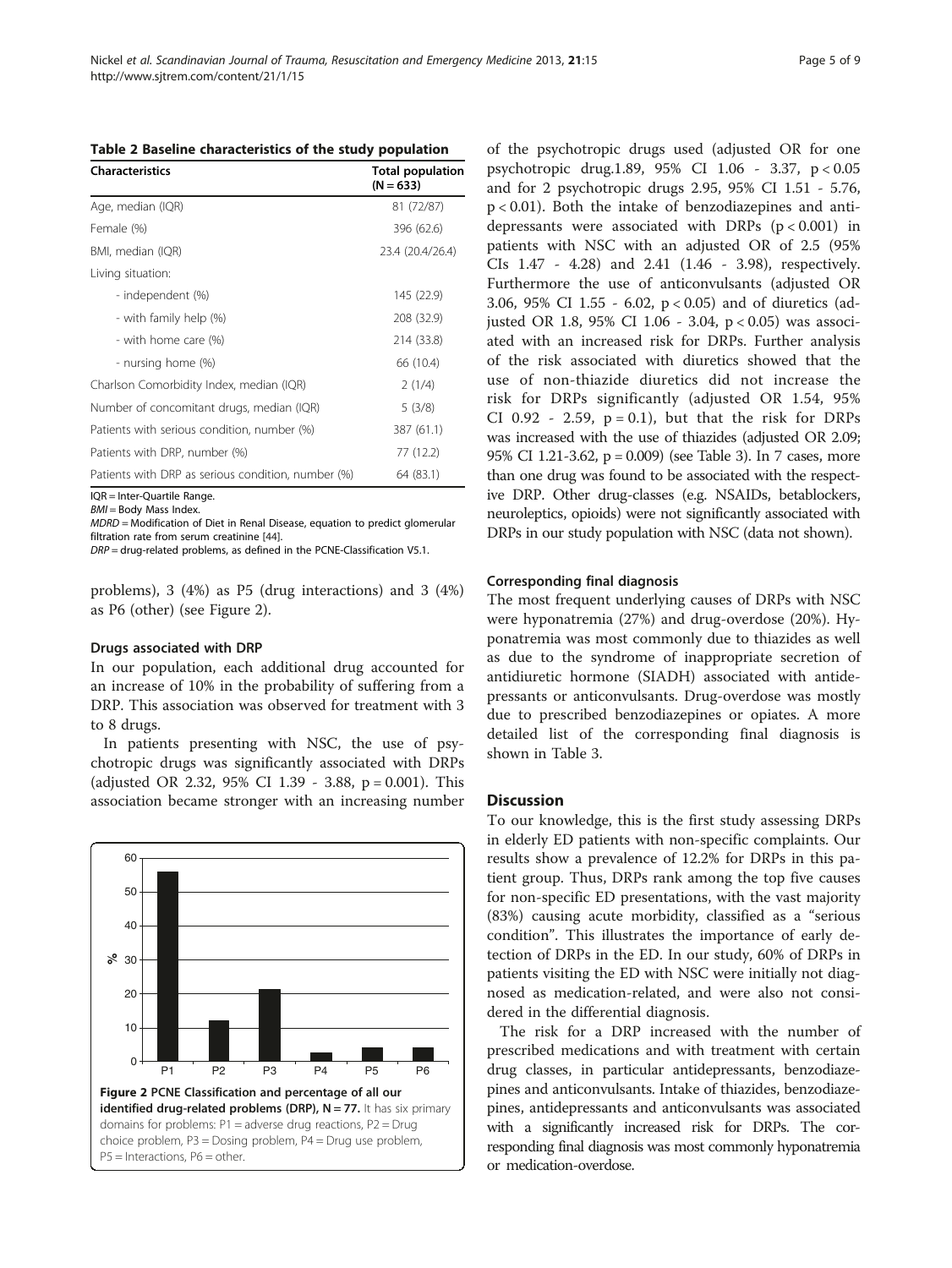#### <span id="page-5-0"></span>Table 3 Observed DRPs

| Involved organ system                    | Involved drugs <sup>+</sup>                                                                                                               |  |
|------------------------------------------|-------------------------------------------------------------------------------------------------------------------------------------------|--|
| <b>Electrolytes</b>                      |                                                                                                                                           |  |
| Hyponatremia                             | Thiazide diuretics (14), Non-thiazide<br>diuretics (2), Anticonvulsants (2),<br>Antidepressants <sup>±</sup> (2), ACE/ARB<br>blockers (1) |  |
| Hypokalemia                              | Non-thiazide diuretics (3), Thiazide<br>diuretics (1)                                                                                     |  |
| Hyperkalemia                             | ACE/ARB blockers (1)                                                                                                                      |  |
| Cardiovascular <sup>#</sup>              |                                                                                                                                           |  |
| Bradycardia                              | Beta blockers (1)                                                                                                                         |  |
| Hypotension                              | Beta blockers (1)                                                                                                                         |  |
| Acute heart failure                      | NSAID (1)                                                                                                                                 |  |
| Hypovolemia/orthostatic<br>dysregulation | Thiazide diuretics (7), Non-thiazide<br>diuretics (4),                                                                                    |  |
| Kidney                                   |                                                                                                                                           |  |
| Hypovolemia, prerenal<br>azotemia        | Non-thiazide diuretics (3), thiazide<br>diuretics (1)                                                                                     |  |
| Acute kidney injury                      | ACE/ARB blockers (1), NSAID (3)                                                                                                           |  |
| <b>Coagulation system</b>                |                                                                                                                                           |  |
| Intracranial hemorrhage                  | Vitamin-K antagonists (1)                                                                                                                 |  |
| Gastrointestinal                         |                                                                                                                                           |  |
| Nausea                                   | Opioids (1), Antibiotics (1),<br>Interferon $y(1)$                                                                                        |  |
| Gastric ulcer/Gastritis                  | NSAID (2)                                                                                                                                 |  |
| Central nervous system                   |                                                                                                                                           |  |
| Aggravation of Parkinson's               | Underdosing Anti-Parkinson<br>drugs (1)                                                                                                   |  |
| Status epilepticus                       | Malcompliance anticonvulsants (2)                                                                                                         |  |
| Hematology                               |                                                                                                                                           |  |
| Neutropenic complication                 | Chemotherapy (1)                                                                                                                          |  |
| Anemia                                   | Underdosing of Darbepoetin<br>alpha (1)                                                                                                   |  |
| <b>Endocrine</b>                         |                                                                                                                                           |  |
| Diabetes mellitus                        | Systemic steroids (1)                                                                                                                     |  |
| Addison                                  | systemic steroids (1)                                                                                                                     |  |
| Other                                    |                                                                                                                                           |  |
| Overdosing                               | Opioids (7), Benzodiazepines (5),<br>Anticonvulsants (3), Neuroleptics (1)                                                                |  |
| Falls                                    | Neuroleptic (1)                                                                                                                           |  |
| Tumor lysis syndrome                     | Chemotherapy (1)                                                                                                                          |  |
| Abusus                                   | Laxatives (1)                                                                                                                             |  |

<sup>†</sup>In 7 cases, the DRP was caused by more than one drug class. In 2 cases, one drug caused more than one DRP.

± SSRI, SNRI, Tricyclic antidepressants.

‡ Vital signs within normal range at presentation.

Non-specific complaints are a common mode of presentation in the ED and have previously been described using terms, such as "general deterioration", "loss of energy", "weakness" or "home care impossible" [\[19,20,34,45](#page-7-0)]. Elderly patients with comorbidities, who are not institutionalized, belong to the high-risk population developing DRPs [[4,](#page-6-0)[12,46](#page-7-0)]. This risk group is highly represented in our study population. The vast majority of our patients with NSCs were not institutionalized (89.6%) and had a relatively high burden of comorbidity compared to similar populations described [[47,48](#page-7-0)].

It has been previously shown that for an elderly ED population the most common drugs causing DRPs are diuretics, oral anticoagulants, NSAIDs, antiarrhythmics, antiplatelet agents and psychotropic drugs [\[49\]](#page-7-0). In another study on older patients, Warfarin, Insulin, oral antiplatelet agents and oral hypoglycemic agents were implicated alone or in combination in 67% of emergency hospitalizations for adverse drug events [[50\]](#page-7-0). However, drug classes such as anticoagulants, NSAIDs, antiarrhythmics, and antiplatelet drugs tend to cause specific symptoms (e.g. bleeding, syncope) or signs (e.g. bradycardia, hypotension) in contrast to diuretics. This may explain the under-representation of DRPs induced by these substances in our study population whose chief complaints were merely non-specific.

In accordance with the Beers criteria, we observed several cases of DRPs due to SSRIs, benzodiazepines and anticonvulsants [[37](#page-7-0)]. However we also detected DRPs associated with drugs which are neither listed in the Beers criteria of 2003 nor 2012, e.g. thiazide-diuretics [[38\]](#page-7-0). This discrepancy which was also observed in other studies [\[51](#page-7-0)-[53\]](#page-7-0), could be due to a different prescribing pattern or differing opinions about inappropriateness between the US and Europe [[54,55\]](#page-8-0). Another publication compared seven explicit criteria of drug inappropriateness in elderly patients from different countries, including the Beers criteria [[56](#page-8-0)]. The only drugs considered inappropriate by all seven criteria were long-acting benzodiazepines and tricyclic antidepressants [\[56\]](#page-8-0). Diuretics were listed by four of the seven criteria, mainly as potentially inappropriate in combination with other drugs (e.g. NSAIDs, digoxin) or in patients with a history of gout [\[57-60](#page-8-0)].

Importantly, one study revealed that up to 40% of drug-related ED visits are not correctly diagnosed by Emergency Physicians (EP) in a general ED population [[3\]](#page-6-0). Obviously, DRPs can be difficult to diagnose for EPs, especially when elderly patients present with nonspecific complaints. In this subgroup of patients, the proportion of initially missed DRPs was even higher in our study. A potential reason for this might be that EPs are better at identifying DRPs which relate to the patients' chief complaints as compared to DRPs with symptoms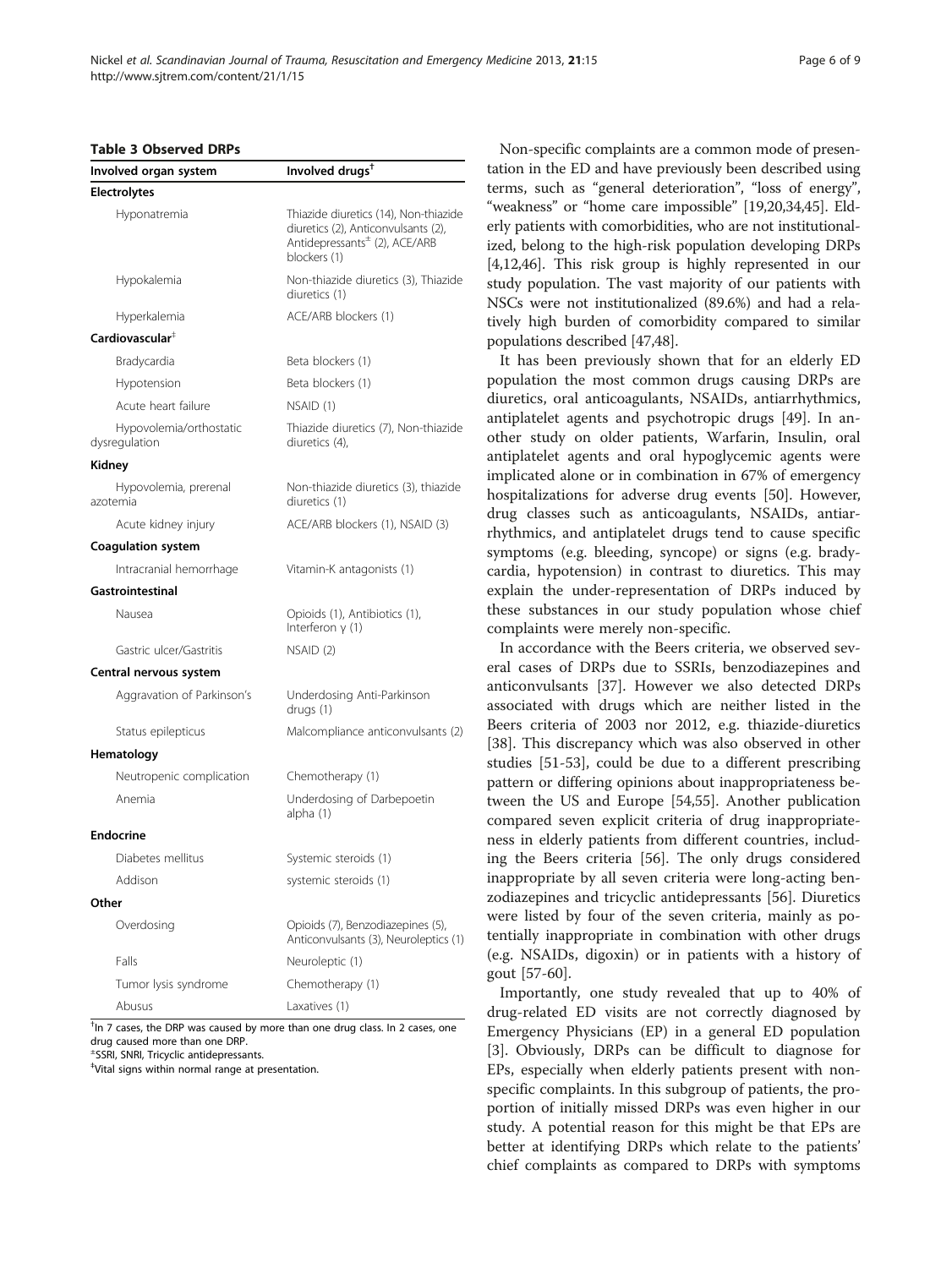<span id="page-6-0"></span>unrelated to their chief complaints [7]. However, NSCs were not specifically addressed in that study. The high proportion of DRPs that were not identified in our study strongly supports the hypothesis that non-specific manifestations of DRPs are more likely to be missed on admission than DRPs associated with specific symptoms.

## Limitations

Potential limitations of our study include that this study was conducted at a single urban tertiary care centre in Switzerland. The lack of an external validation sample limits the generalizability of the results. Furthermore, age and gender could not be disguised from the outcome assessors, leaving the possibility of some degree of incorporation bias [[31\]](#page-7-0). Also, the definition of non-specific disease presentation might not be generalizable to other settings. Furthermore, we may have missed some cases of patients with NSC during enrolment (no informed consent given; non-inclusion during ED crowding). However, since the data were obtained in a large sample of consecutive ED patients, our NSC cohort appears stable when comparing the different parts of the BANC study in terms of demographic data, rates of acute morbidity, and mortality rate [[22,23](#page-7-0)].

The results of this study are well in accordance with previous investigations demonstrating that a relevant number of drug-related ED visits are undetected [3[,46](#page-7-0)]. Furthermore, the identification of DRPs in patients with non-specific complaints seems to be even more difficult than for a general ED population. However, this study here was not designed to investigate this question, as the proportion of missed DRPs in specific complaints was not recorded. An underestimation of DRPs by the expert panel is possible, especially as the clinical pharmacologist was not involved in outcome assessment of all 633 cases. However, other studies have demonstrated similar frequencies of DRPs in ED patients [3,[46,](#page-7-0)[61\]](#page-8-0). Additionally, we did not assess for the individual preventability of DRPs in this exploratory study.

The risk of falls is known to be significantly associated with psychotropic medication, especially for benzodiazepines and other hypnotics, as well as for antiepileptics [[62\]](#page-8-0). However, trauma patients with injurious falls were not included in our study.

#### Conclusion

The ED is an environment where medication regimens of elderly patients need to be screened systematically for drug-related problems due to both the frequency and the possible severity of the condition. Patients with nonspecific complaints are known to be at high risk for complications – our findings add DRPs to the long list of possible complications and missed conditions in this population. It is important to realize that the number of medications and treatment with specific drugs or drug classes such as thiazides, benzodiazepines, antidepressants, and anticonvulsants are significantly associated with DRPs, resulting in ED visits with non-specific complaints. Better knowledge of these relationships may help to decrease the frequency of missed DRPs in this patient group.

#### Competing interests

The authors declare that they have no competing interests.

#### Authors' contributions

CHN, MJR, SM, RB study concept and design. CHN, MJR, SM, ASM acquisition of subjects and data. CHN, MJR, SM, AP, MB, RWK, SK, RB analysis and interpretation of data, and preparation of manuscript. (See section on "Authorship and Duplicate Publication"). All authors read and approved the final manuscript.

#### Acknowledgments

The authors would like to thank Andy Schötzau (EUDOX, Basel, Switzerland) for performing the statistics, and all physicians and nurses of the community hospitals, geriatrics, and internal medicine, where most of our ED patients received their follow-up and therapy. Special thanks to Dagmar I Keller MD, Luzia Meier MD, Michael Koller MD for help with outcome assessment. Also, we would like to thank Karen Delport MD for helpful discussions.

#### Author details

<sup>1</sup> Department of Emergency Medicine, University Hospital Basel, Basel, Switzerland. <sup>2</sup>Department of Pharmacology and Toxicology, University Hospital Basel, Basel, Switzerland. <sup>3</sup>Department of Acute Geriatrics, University Hospital Basel, Basel, Switzerland.

#### Received: 11 July 2012 Accepted: 24 February 2013 Published: 5 March 2013

#### References

- Flaherty JH, Perry HM 3rd, Lynchard GS, Morley JE: Polypharmacy and hospitalization among older home care patients. J Gerontol A Biol Sci Med Sci 2000, 55(10):M554–M559.
- 2. Goldberg RM, Mabee J, Chan L, Wong S: Drug-drug and drug-disease interactions in the ED: analysis of a high-risk population. Am J Emerg Med 1996, 14(5):447–450.
- 3. Hohl CM, Zed PJ, Brubacher JR, Abu-Laban RB, Loewen PS, Purssell RA: Do Emergency Physicians Attribute Drug-Related Emergency Department Visits to Medication-Related Problems? Ann Emerg Med 2010, 55(6):493–502. e494.
- 4. Queneau P, Bannwarth B, Carpentier F, Guliana J-M, Bouget J, Trombert B, Leverve X, Lapostolle F, Borron SW, Adnet F, et al: Emergency department visits caused by adverse drug events: results of a French survey. Drug Safety 2007, 30(1):81–88.
- 5. Gurwitz JH, Field TS, Harrold LR, Rothschild J, Debellis K, Seger AC, Cadoret C, Fish LS, Garber L, Kelleher M, et al: Incidence and preventability of adverse drug events among older persons in the ambulatory setting. JAMA: The Journal of the American Medical Association 2003, 289(9):1107–1116.
- 6. Bednall R, McRobbie D, Hicks A: Identification of medication-related attendances at an A & E department. J Clin Pharm Ther 2003, 28(1):41–45.
- 7. Hohl CM, Robitaille C, Lord V, Dankoff J, Colacone A, Pham L, Bérard A, Pépin J, Afilalo M: Emergency physician recognition of adverse drugrelated events in elder patients presenting to an emergency department. Academic Emergency Medicine 2005, 12(3):197–205.
- 8. Kinirons MT, O'Mahony MS: Drug metabolism and ageing. Br J Clin Pharmacol 2004, 57(5):540–544.
- 9. Crentsil V, Ricks MO, Xue QL, Fried LP: A pharmacoepidemiologic study of community-dwelling, disabled older women: Factors associated with medication use. Am J Geriatr Pharmacother 2010, 8(3):215–224.
- 10. Sikdar KC, Dowden J, Alaghehbandan R, MacDonald D, Peter P, Gadag V: Adverse drug reactions in elderly hospitalized patients: a 12-year population-based retrospective cohort study. Ann Pharmacother 2012, 46(7–8):960–971.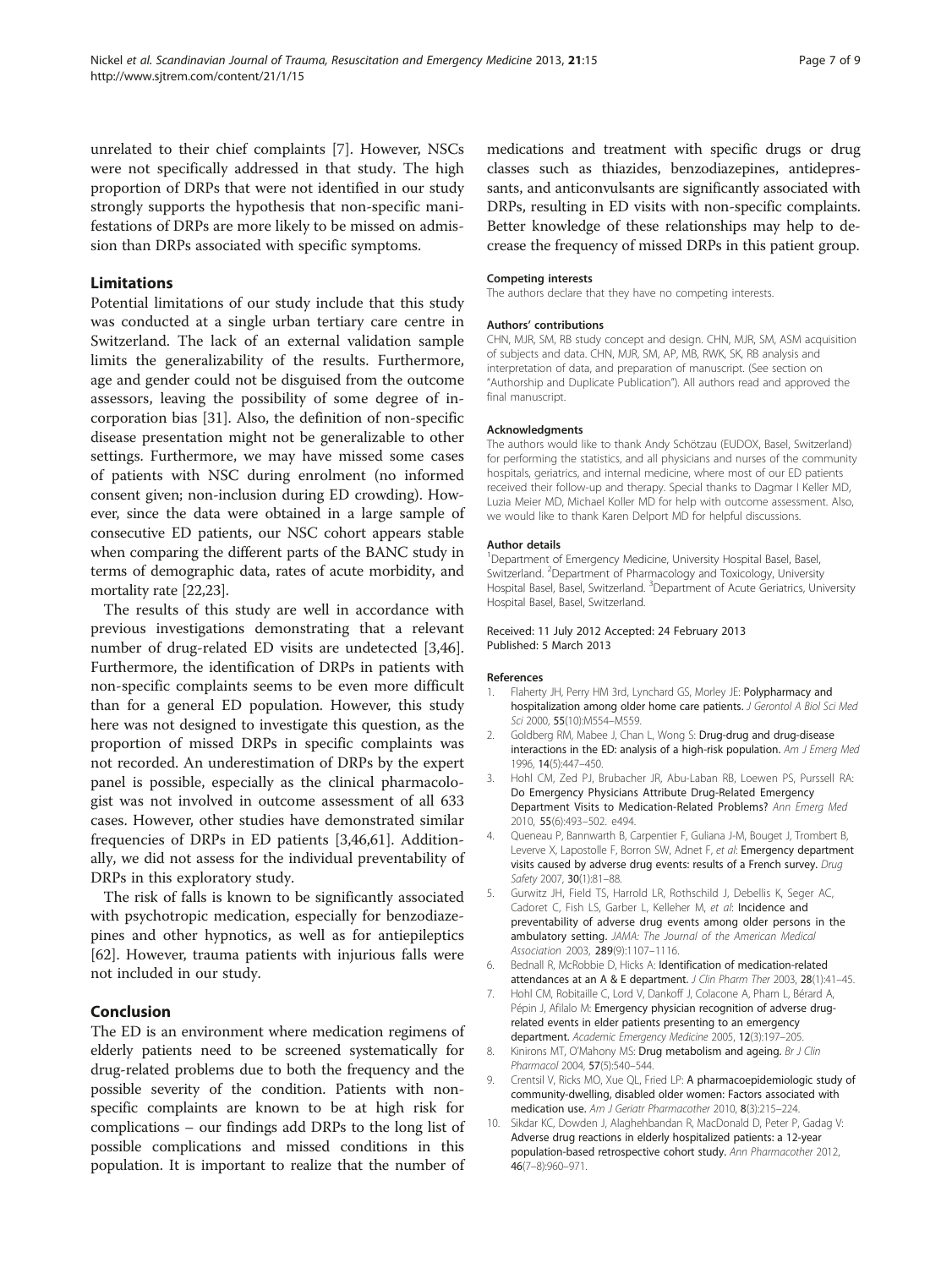- <span id="page-7-0"></span>11. ElDesoky ES: Pharmacokinetic-pharmacodynamic crisis in the elderly. Am J Ther 2007, 14(5):488–498.
- 12. Field TS, Mazor KM, Briesacher B, DeBellis KR, Gurwitz JH: Adverse drug events resulting from patient errors in older adults. J Am Geriatr Soc 2007, 55(2):271–276.
- 13. McLean AJ, Le Couteur DG: Aging biology and geriatric clinical pharmacology. Pharmacol Rev 2004, 56(2):163–184.
- 14. Hohl CM, Robitaille C, Lord V, Dankoff J, Colacone A, Pham L, Berard A, Pepin J, Afilalo M: Emergency physician recognition of adverse drugrelated events in elder patients presenting to an emergency department. Academic emergency medicine: official journal of the Society for Academic Emergency Medicine 2005, 12(3):197–205.
- 15. Howard RL, Avery AJ, Howard PD, Partridge M: Investigation into the reasons for preventable drug related admissions to a medical admissions unit: observational study. Quality and Safety in Health Care 2003, 12(4):280–285.
- 16. Ventura MT, Laddaga R, Cavallera P, Pugliese P, Tummolo RA, Buquicchio R, Pierucci P, Passalacqua G: Adverse drug reactions as the cause of emergency department admission: focus on the elderly. Immunopharmacol Immunotoxicol 2010, 32(3):426–429.
- 17. Wierenga PC, Buurman BM, Parlevliet JL, van Munster BC, Smorenburg SM, Inouye SK, de Rooij SEJA: Association between acute geriatric syndromes and medication-related hospital admissions. Drugs Aging 2012, 29(8):691–699. 610.2165/11632510-000000000-000000000.
- Huang AR, Mallet L, Rochefort CM, Equale T, Buckeridge DL, Tamblyn R: Medication-related falls in the elderly: causative factors and preventive strategies. Drugs Aging 2012, 29(5):359–376. 310.2165/11599460-000000000- 000000000.
- 19. Rutschmann OT, Chevalley T, Zumwald C, Luthy C, Vermeulen B, Sarasin FP: Pitfalls in the emergency department triage of frail elderly patients without specific complaints. Swiss Med Wkly 2005, 135(9–10):145–150.
- 20. Vanpee D, Swine C, Vandenbossche P, Gillet JB: Epidemiological profile of geriatric patients admitted to the emergency department of a university hospital localized in a rural area. Eur J Emerg Med 2001, 8(4):301–304.
- 21. Grossmann FF, Zumbrunn T, Frauchiger A, Delport K, Bingisser R, Nickel CH: At risk of undertriage? Testing the performance and accuracy of the emergency severity index in older emergency department patients. Ann Emerg Med 2012, 60(3):317–325. e313.
- 22. Nemec M, Koller MT, Nickel CH, Maile S, Winterhalder C, Karrer C, Laifer G, Bingisser R: Patients presenting to the emergency department with nonspecific complaints: the Basel Non-specific Complaints (BANC) study. Academic emergency medicine: official journal of the Society for Academic Emergency Medicine 2010, 17(3):284–292.
- 23. Nickel CH, Ruedinger J, Misch F, Blume K, Maile S, Schulte J, Kohrle J, Hartmann O, Giersdorf S, Bingisser R: Copeptin and peroxiredoxin-4 independently predict mortality in patients with nonspecific complaints presenting to the emergency department. Academic emergency medicine: official journal of the Society for Academic Emergency Medicine 2011, 18(8):851–859.
- 24. Aminzadeh F, Dalziel WB: Older adults in the emergency department: a systematic review of patterns of use, adverse outcomes, and effectiveness of interventions. Ann Emerg Med 2002, 39(3):238–247.
- 25. Samaras N, Chevalley T, Samaras D, Gold G: Older patients in the emergency department: a review. Ann Emerg Med 2010, 56(3):261–269.
- 26. Chew WM, Birnbaumer DM: Evaluation of the elderly patient with weakness: an evidence based approach. Emerg Med Clin North Am 1999, 17(1):265–278. x.
- 27. Nickel CH, Nemec M, Bingisser R: Weakness as presenting symptom in the emergency department. Swiss Med Wkly 2009, 139(17–18):271–272.
- 28. Carpenter CR, Heard K, Wilber S, Ginde AA, Stiffler K, Gerson LW, Wenger NS, Miller DK, Society for Academic Emergency Medicine Geriatric Task F: Research priorities for high-quality geriatric emergency care: medication management, screening, and prevention and functional assessment. Acad Emerg Med 2011, 18(6):644–654.
- 29. Hogan TM, Losman ED, Carpenter CR, Sauvigne K, Irmiter C, Emanuel L, Leipzig RM: Development of geriatric competencies for emergency medicine residents using an expert consensus process. Acad Emerg Med 2010, 17(3):316–324.
- 30. Sikdar KC, Alaghehbandan R, MacDonald D, Barrett B, Collins KD, Donnan J, Gadag V: Adverse drug events in adult patients leading to emergency department visits. Ann Pharmacother 2010, 44(4):641–649.
- 31. Knottnerus JA BF: The evidence base of clinical diagnosis: theory and methods of diagnostic research. London, England: Wiley; 2008.
- 32. Gilboy NTP, Travers DA (Eds): Emergency severity index, version 4: implementation handbook. Rockville: Agency for Healthcare Research and Quality; 2005.
- 33. Grossmann FF, Nickel CH, Christ M, Schneider K, Spirig R, Bingisser R: Transporting clinical tools to new settings: cultural adaptation and validation of the Emergency Severity Index in German. Ann Emerg Med 2011, 57(3):257–264.
- 34. Safwenberg U, Terent A, Lind L: The Emergency Department presenting complaint as predictor of in-hospital fatality. Eur J Emerg Med 2007, 14(6):324–331.
- 35. Elmstahl S, Wahlfrid C: Increased medical attention needed for frail elderly initially admitted to the emergency department for lack of community support. Aging (Milano) 1999, 11(1):56–60.
- 36. Charlson ME, Pompei P, Ales KL, MacKenzie CR: A new method of classifying prognostic comorbidity in longitudinal studies: development and validation. J Chronic Dis 1987, 40(5):373-383.
- 37. Fick DM, Cooper JW, Wade WE, Waller JL, Maclean JR, Beers MH: Updating the beers criteria for potentially inappropriate medication Use in older adults: results of a US consensus panel of experts. Arch Intern Med 2003, 163(22):2716–2724.
- 38. American Geriatrics Society Beers Criteria Update Expert P: American geriatrics society updated beers criteria for potentially inappropriate medication use in older adults. J Am Geriatr Soc 2012, 60(4):616–631.
- Thomson: MICROMEDEX. Available at:<http://www.micromedex.com>. Accessed Jan 2003.
- 40. Foundation Pharmaceutical Care Network Europe (PCNE) (Ed): PCNEclassification of drug-related problems V 5.01. 2006. Available at [http://www.](http://www.pcne.org) [pcne.org.](http://www.pcne.org)
- 41. Schaefer M: Discussing basic principles for a coding system of drugrelated problems: the case of PI-Doc®. Pharmacy World & amp; Science 2002, 24(4):120–127.
- 42. Lampert ML, Kraehenbuehl S, Hug BL: Drug-related problems: evaluation of a classification system in the daily practice of a Swiss University Hospital. Pharm World Sci 2008, 30(6):768–776.
- 43. Bushardt RL, Massey EB, Simpson TW, Ariail JC, Simpson KN: Polypharmacy: misleading, but manageable. Clin Interv Aging 2008, 3(2):383-389.
- 44. Levey AS, Bosch JP, Lewis JB, Greene T, Rogers N, Roth D: A more accurate method to estimate glomerular filtration rate from serum creatinine: a new prediction equation. Modification of diet in renal disease study group. Ann Intern Med 1999, 130(6):461–470.
- 45. Naughton CDJ, Treacy P, Fealy G, Kilkenny M, Johnson F, Butler M: How different are older people discharged from emergency departments compared with those admitted to hospital? European Journal of Emergency Medicine 2011, 18:19–24.
- 46. Hohl CM, Dankoff J, Colacone A, Afilalo M: Polypharmacy, adverse drugrelated events, and potential adverse drug interactions in elderly patients presenting to an emergency department. Annals of Emergency Medicine 2001, 38(6):666–671.
- 47. Hastings SN, Schmader KE, Sloane RJ, Weinberger M, Goldberg KC, Oddone EZ: Adverse health outcomes after discharge from the emergency department-incidence and risk factors in a veteran population. J Gen Intern Med 2007, 22(11):1527–1531.
- 48. Fick DM, Mion LC, Beers MHJLW: Health outcomes associated with potentially inappropriate medication use in older adults. Res Nurs Health 2008, 31(1):42–51.
- 49. Schuler J, Duckelmann C, Beindl W, Prinz E, Michalski T, Pichler M: Polypharmacy and inappropriate prescribing in elderly internal-medicine patients in Austria. Wien Klin Wochenschr 2008, 120(23–24):733–741.
- 50. Budnitz DS, Lovegrove MC, Shehab N, Richards CL: Emergency hospitalizations for adverse drug events in older Americans. The New England journal of medicine 2011, 365(21):2002–2012.
- 51. Somers A, Robays H, Vander Stichele R, Van Maele G, Bogaert M, Petrovic M: Contribution of drug related problems to hospital admission in the elderly. J Nutr Health Aging 2010, 14(6):477–482.
- 52. Onder G, Landi F, Liperoti R, Fialova D, Gambassi G, Bernabei R: Impact of inappropriate drug use among hospitalized older adults. European Journal of Clinical Pharmacology 2005, 61(5):453–459.
- 53. Budnitz DS, Shehab N, Kegler SR, Richards CL: Medication Use leading to emergency department visits for adverse drug events in older adults. Annals of Internal Medicine 2007, 147(11):755–765.